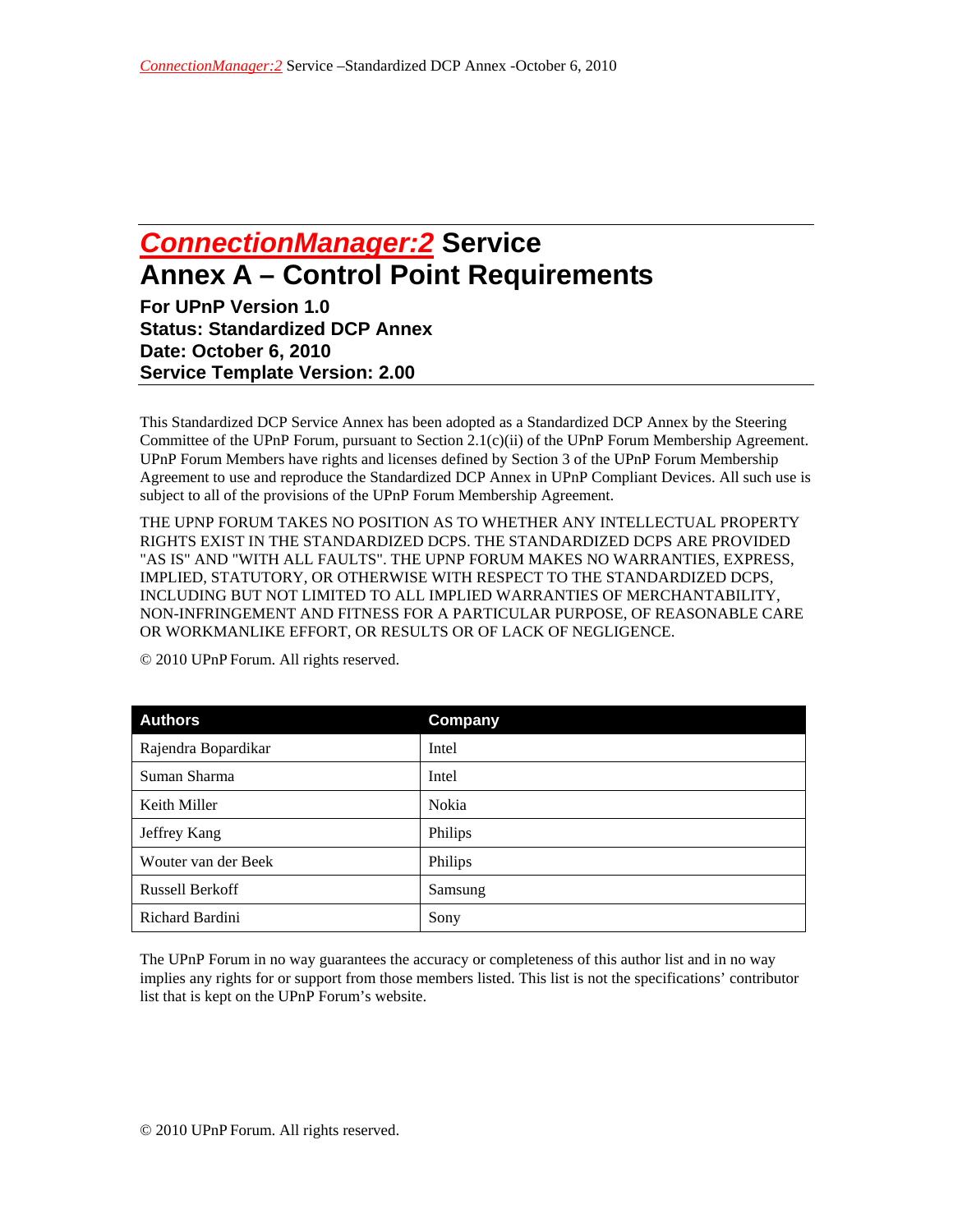## **Contents**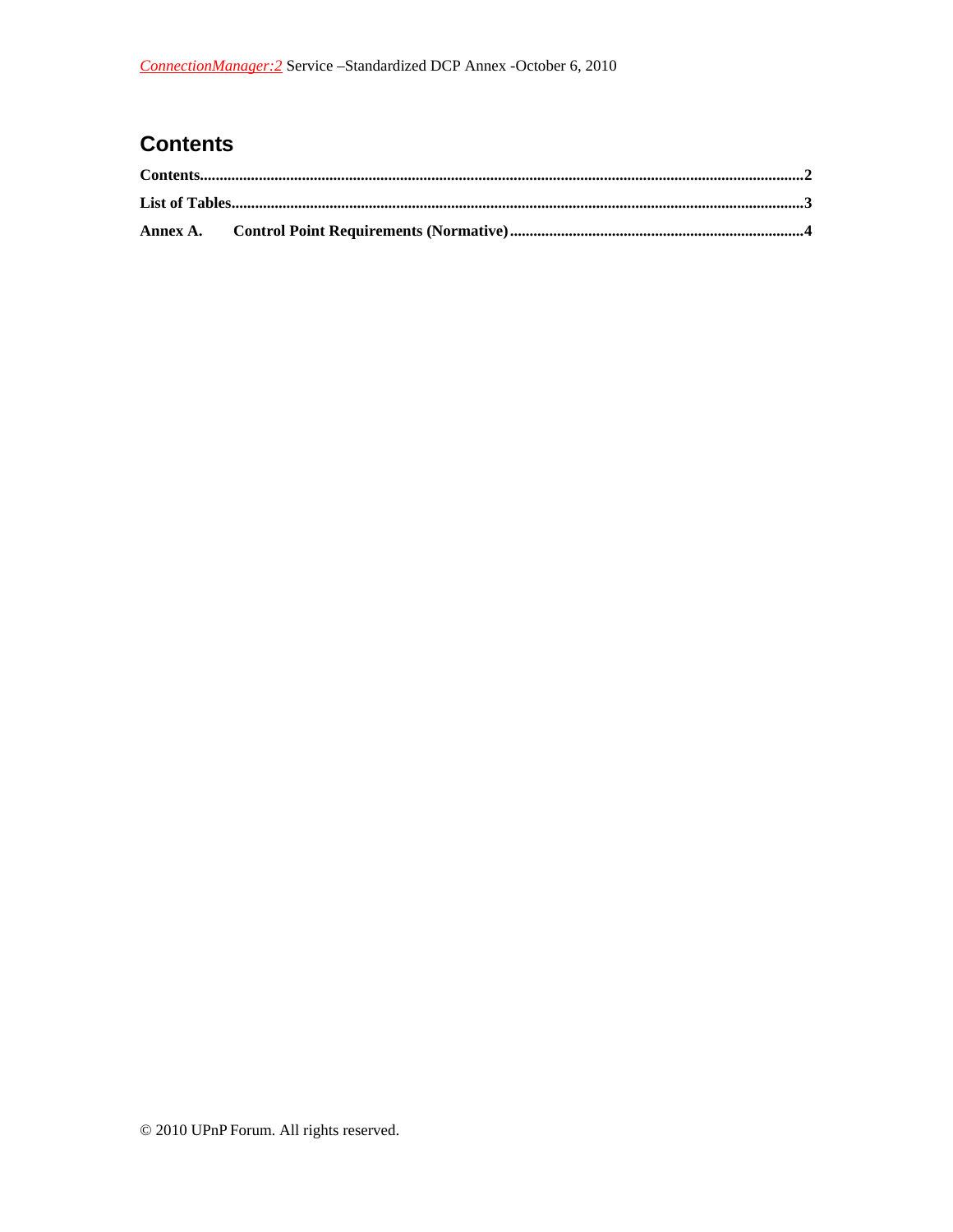## **List of Tables**

Table A-1: Actions for ConnectionManager:2 Service ......................................................................... 4